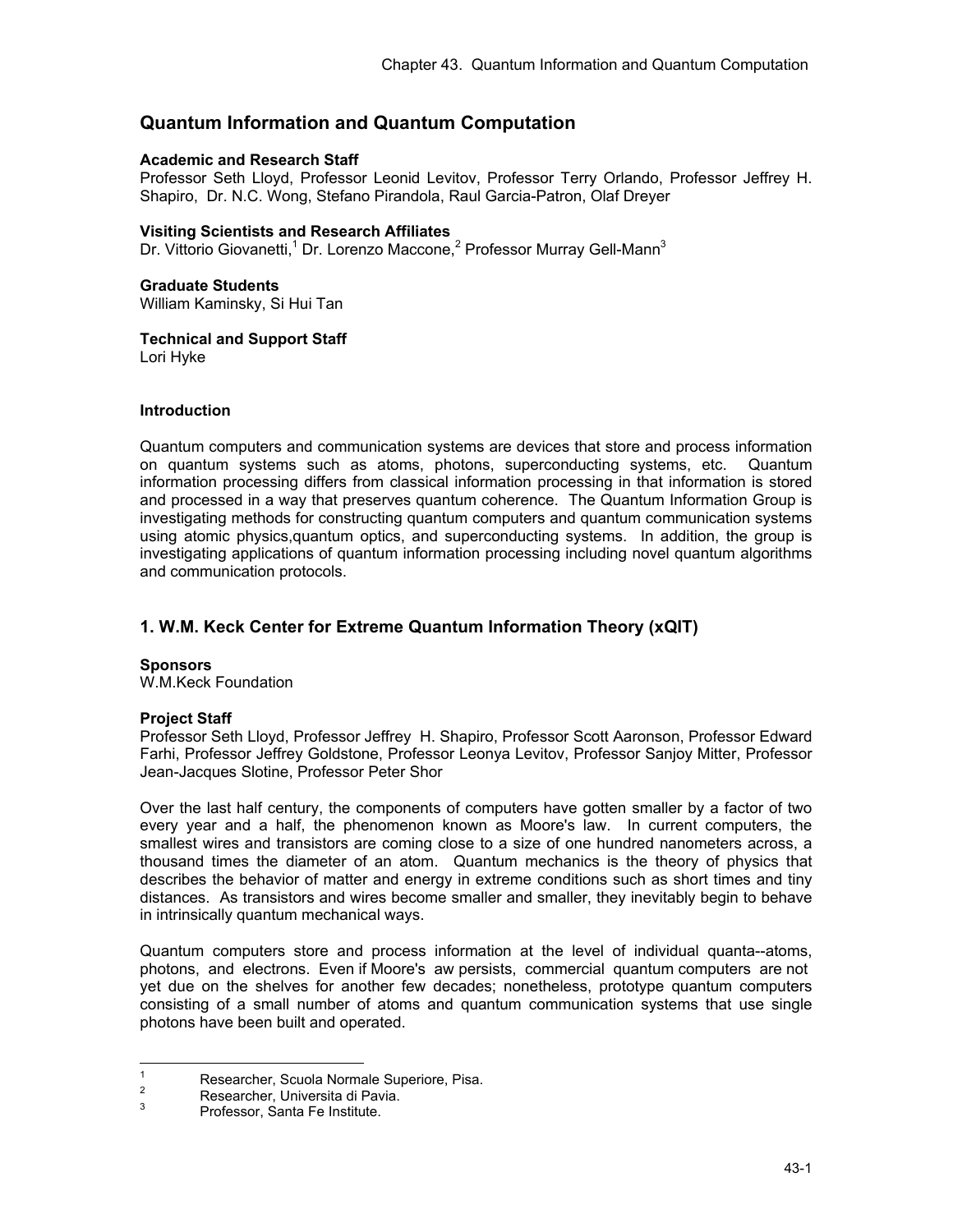Researchers at the W.M. Keck Center for Extreme Quantum Information Theory (xQIT) are Working to investigate the limits of computation and communication. We are working to uncover the abilities of quantum computers to solve hard problems. We are investigating the capacities of noisy quantum channels. We have shown how quantum channel capacity can be enhanced using entanglement. We have derived limits on the capacities of broadband quantum channels with and without entanglement assistance. We are investigating the ultimate physical limits to the accuracy of sensing and measurement and have shown how entanglement can significantly enhance the sensitivity of imaging and detection, even in the presence of large amounts of noise and loss. Finally, we are studying alternative approaches to quantum gravity based both on quantum limits to the measurement of space and time, and on emergent solid-state approaches.

## **2. Superconducting Quantum Computers**

## **Sponsors**

NEC

#### **Project Staff**

Professor Seth Lloyd, Professor Leonid Levitov, Professor Terry Orlando, Professor J.E. Mooij, Haidong Yuan, William Kaminsky

Superconducting systems present a variety of opportunities for quantum information processing. In collaboration with Delft Institute of Technology, we demonstrated the first macroscopic quantum superposition of circulating supercurrents, and have designed devices in which such systems function as quantum bits in a quantum computer. We are currently collaborating with Delft and NEC to investigate mechanisms of errors and decoherence in superconducting quantum bits and are designing experiments to demonstrate quantum logic operations, quantum algorithms and quantum entanglement using superconducting systems. We have presented novel designs for quantum computers that compute while remaining in their ground state. We have shown how adiabatic methods can be used to perform coherent quantum computation. We have developed techniques for the control of complex superconducting circuits and are applying them to two- and three-qubit devices.

#### **Publications**

#### **Journal Articles Published**

S. Pirandola, S. Mancini, S. Lloyd, and S.L. Braunstein, "Continuous variable quantum cryptography using two-way quantum communication," to appear in *Nature Physics* (2008); quant-ph/0611167.

A.O. Niskanen, K. Harrabi, F. Yoshihara, Y. Nakamura, S. Lloyd, and J. S. Tsai, "Quantum Coherent Tunable Coupling of Superconducting Qubits," Science 316: 723-726 (2007).

V. Giovannetti, S. Lloyd, and L. Maccone, "Quantum random access memory," Phys. Rev. Lett. 100: 160501 (2008); arXiv:0708.1879.

V. Giovannetti, S. Lloyd, and L. Maccone, "Quantum private queries," Phys. Rev. Lett. 100: 230502 (2008); arXiv:0708.2992.

S. Pirandola and S. Lloyd, "Computable bounds for the discrimination of Gaussian states,' Phys. Rev. A. 78: 012331 (2008).

M. Horodecki, S. Lloyd, and A. Winter, "Quantum coding theorem from privacy and indistinguishability," Op. Sys. Inf. Dyn. 15: 47-69 (2008); arXiv:quant-ph/0702006.